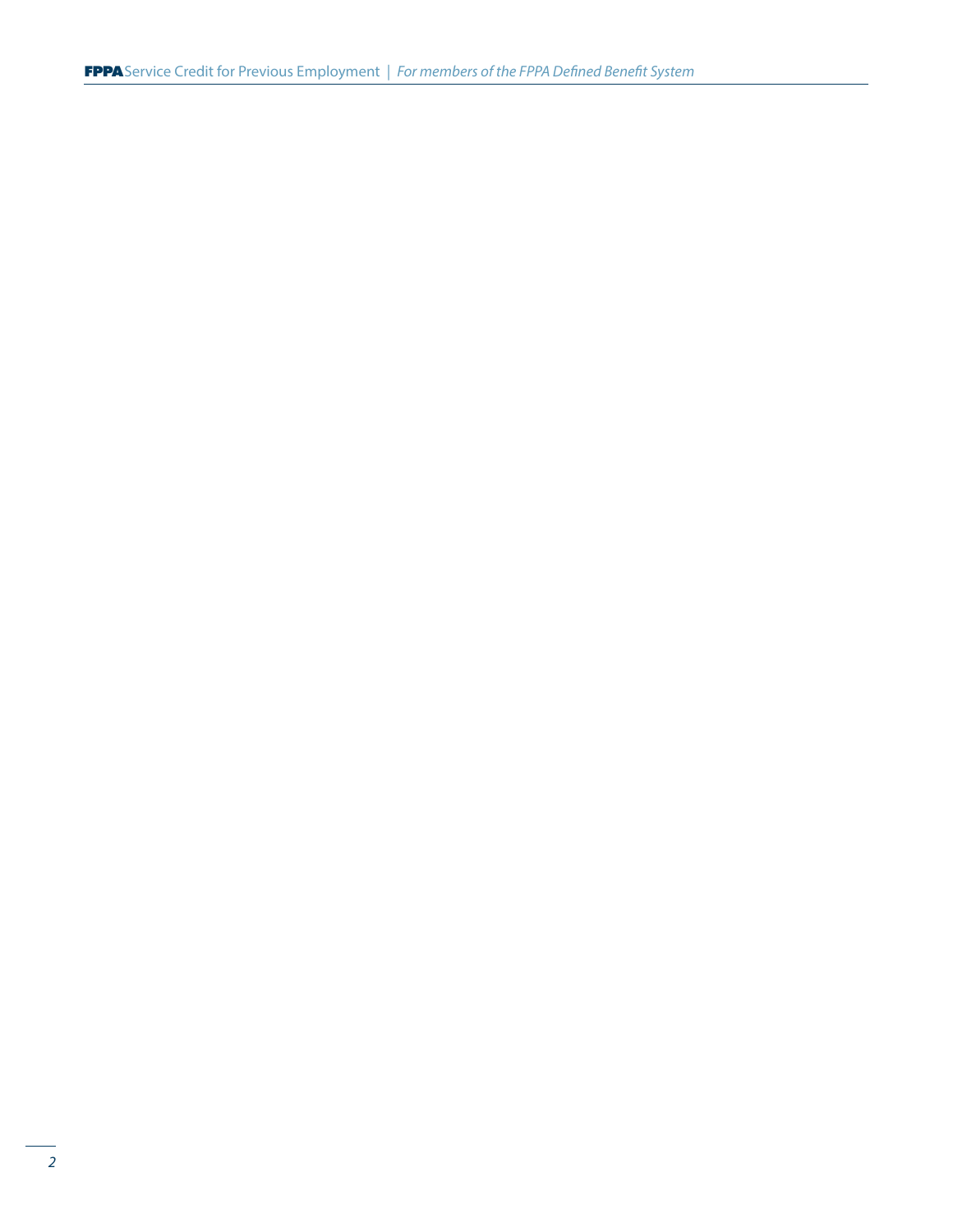## **5 Questions to Review**

- 1. Why is service credit important?
- 2. How is the cost of service credit calculated?
- 3. How much service credit can I purchase?
- 4. What documentation is required?
- 5. What funds can be used to purchase service credit?
- 6. What is the application process?

After reading through this brochure if you have questions call one of our **FPPA Retirement Coordinators - Ext. 6400** at one of the phone numbers below.

## **FPPA Fire and Police Pension Association of Colorado**

(303) **770-3772** in the Denver Metro area (800) **332-3772** toll free nationwide Fax (303) 771-7622

FPPAco.org or JoinFPPA.org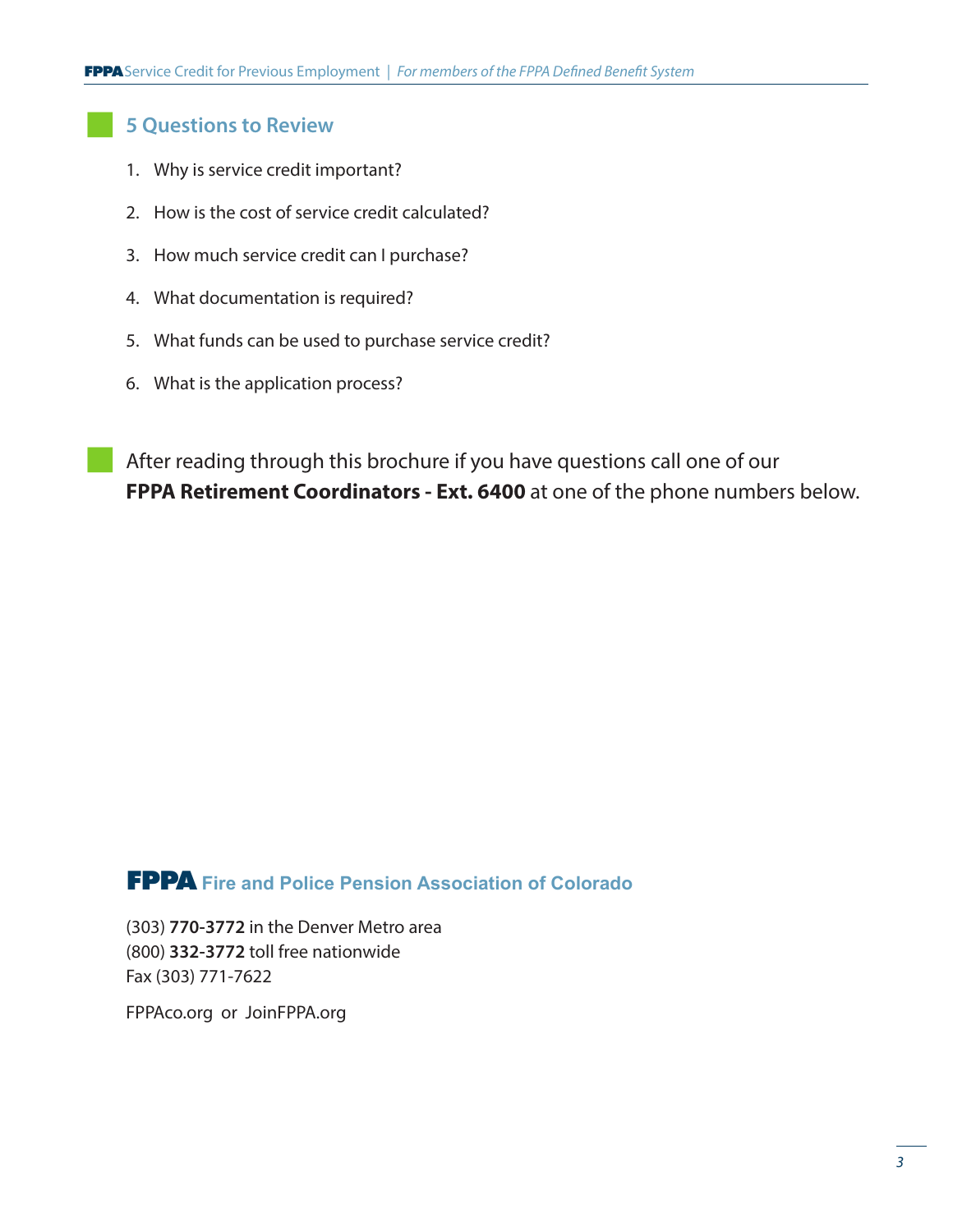## **Why is Service Credit important?**

A service credit represents one month of employment with an FPPA covered employer. Service credit is important because a member's FPPA defined benefit retirement is based on ALL service credit a member has accumulated – the more service credit, the greater the defined benefit. Service credit can be earned, by working for an FPPA covered employer, or granted by a rollover, transfer, or payment of funds from another source. A service credit purchase allows a member to consolidate multiple retirement assets into one plan.

## *This application process is initiated by the member.*

FPPA recommends you speak with a financial advisor if you are unsure if purchasing service credit is right for you. Consider the following:

- How much will your defined benefit increase as a result of being granted service credit for previous employment?
- How long will it take you in retirement to recoup your initial investment?
- What would you forfeit by requesting money out of an old retirement plan?
- What account or source are you planning to use?
- Was the prior employment considered public or private and was it concurrent with any FPPA covered employment?
- Have you contacted an FPPA retirement coordinator to understand what your options are?

# *P* How is the cost of service credit calculated?

Generally speaking, the cost of service credit increases as the member ages (up to age 55) and as the member's salary increases. For the SWDB Plan and the SWH Plan the salary used to calculate the cost of service credit is the highest pensionable earnings (base salary) for any calendar year in the plan. The salary used for members of the CSNHP Plan is the Final Average Salary (FAS) which is basically the average of the member's last 39 payroll periods.

**Please refer to FPPA's website for a calculator to help estimate the cost of service credit.** The estimate calculator is located at www.JoinFPPA.org. Click "What is Partial Entry?" and select the Partial Entry Benefit Calculator. Current active members can run estimates using their account information and membership data by logging in to the Member Account Portal (MAP).

**You are welcome to contact FPPA and speak to a Retirement Coordinator to help assess your service credit purchase options and estimated cost.**

**Payment for the service credit purchase:** Must be made in a lump sum, in the amount equal to the actuarial cost of that service. Service credit will not be granted until FPPA has approved the request and full payment has been received. Payment in full must be received by FPPA no later than the member's DROP entry date or the last day of active service in the SWDB Plan, SWH Plan, or CSNHP Plan, whichever is earlier.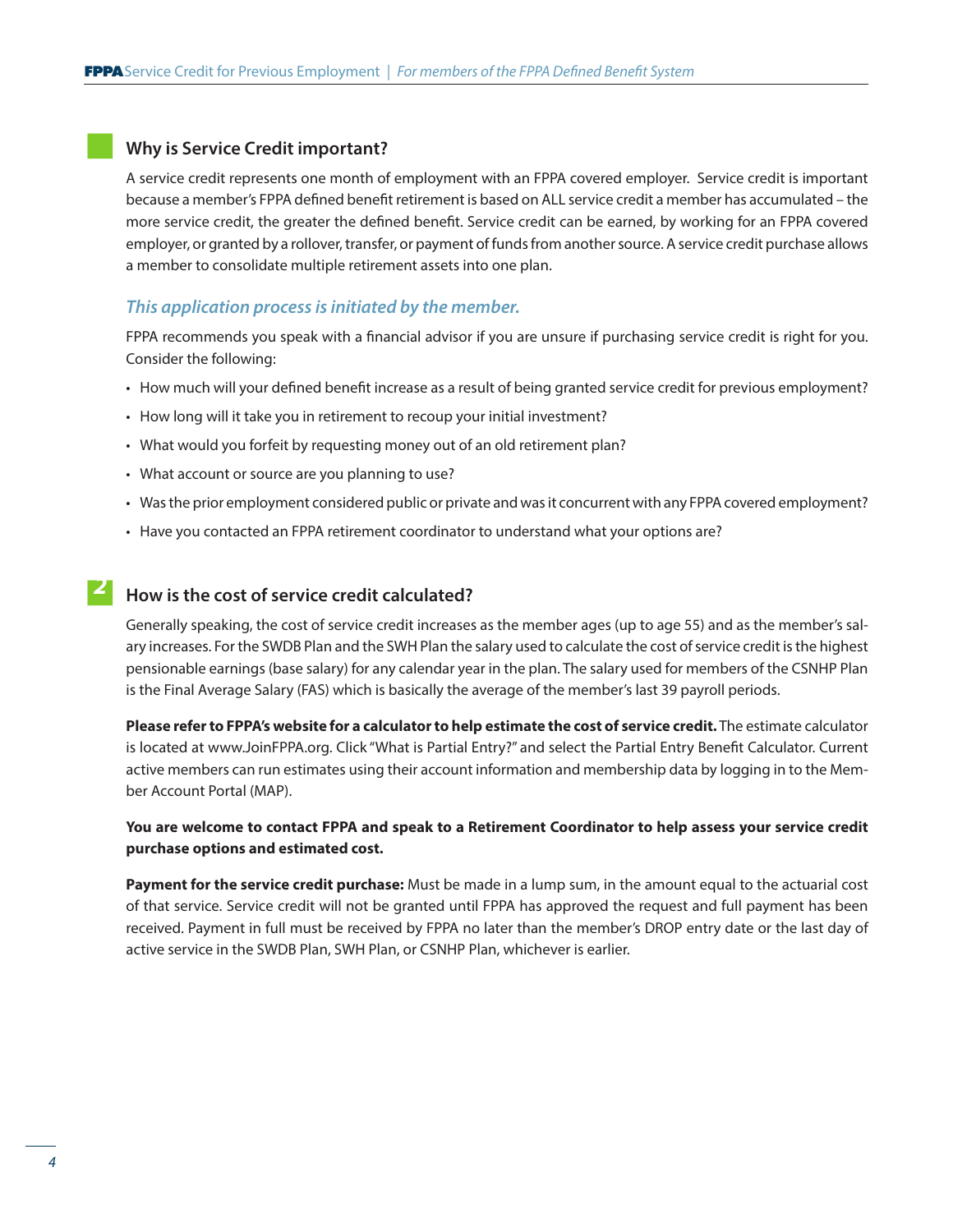#### **How much service credit can I purchase?** *3*

FPPA members are able to purchase service credit for time worked in the following types of previous employment:

- **• Public employment** within the United States not covered under the SWDB Plan, the SWH Plan, or CSNHP Plan. *Eligible time to purchase:* as much time as you worked with a previous public employer.
- **• Private employment** includes any service or employment within the United States that does not meet the definition of "public employment", except military service. *Eligible time to purchase:* maximum of 5 years.
- **• Military Service** is defined as active duty in the Uniformed Services of the United States and can include reserve service. *Eligible timeto purchase:* maximum of 5 years.



### **Other requirements:**

- A member cannot purchase the same month twice, even if there is overlap with previous employment.
- Retirement funds associated with previous employers must be exhausted first before other assets are used.
- Private Employment: Purchase requires 5 years of service in the plan with the same employer.
- Public Employment and Military: Purchase requires 1 year earned in the defined benefit plan with the same employer.

### **Special rules for departmental plan conversions (also referred to as Reentry):**

A reentry member is eligible to purchase service credit for previous public & military employment if the member has at least 1 year of service with the same employer prior to reentry, or 1 year with a previous employer covered by the FPPA plan.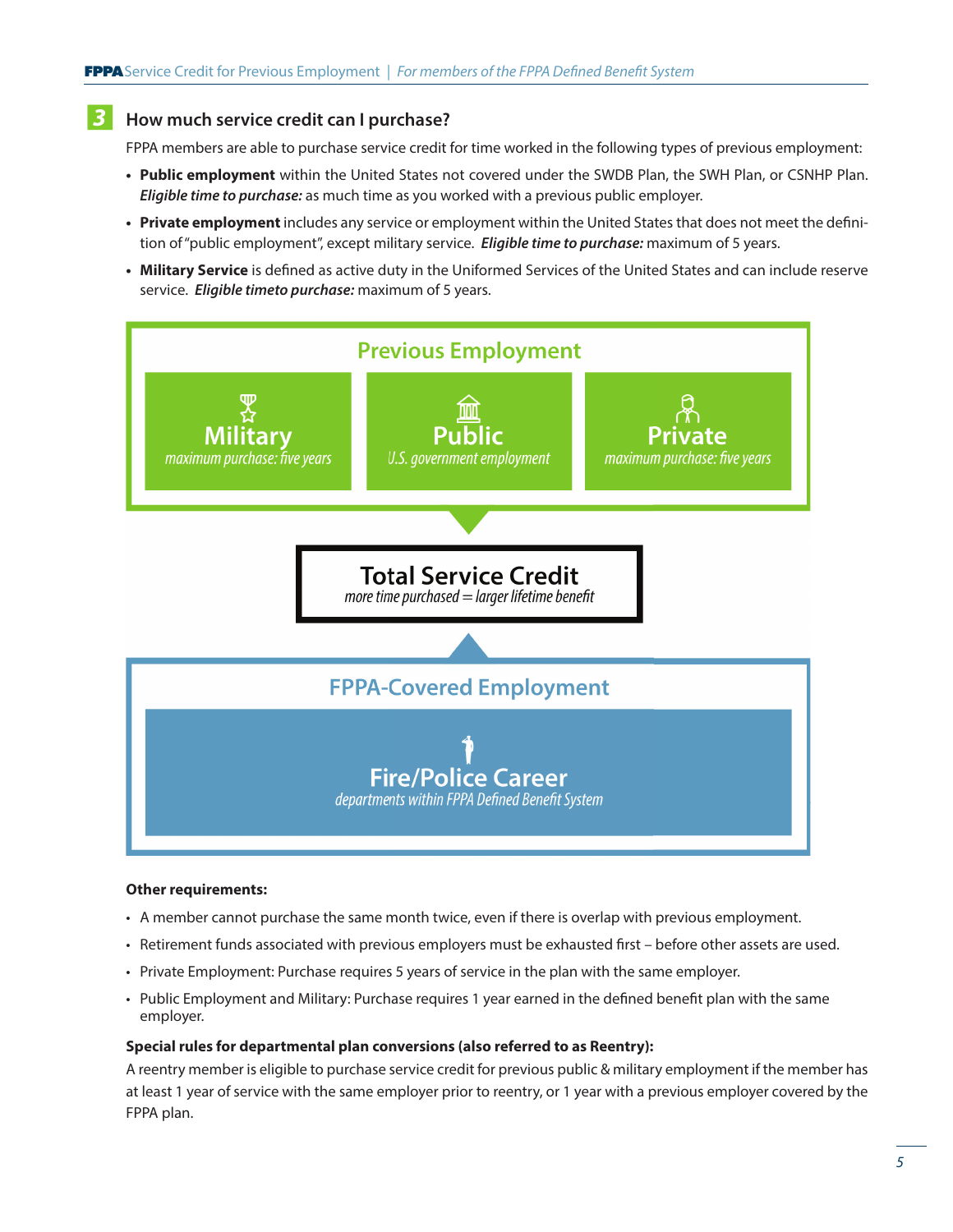# **What documentation is required?**  *4*

The following is the specific documentation required to purchase service credit:

- Application to purchase service credit
- If the purchase is for military service, include:
	- A copy of the Military Discharge Papers (DD Form 214)
- Part-time employment: Provide dates of employment and proof of income received plus Social Security summary or W2's.

#### **What funds can be used to purchase Service Credit?** *5*

FPPA service credit can be purchased using tax-deferred (pre-tax) or post-tax money from certain plans as allowed by the Internal Revenue Code (IRC) or from a member's checking or savings account. If a member has an account in one of the following plans and wants to use it to fund all or part of the service credit cost, the member will need to contact the plan administrator to ensure a distribution can be made from that plan and received by FPPA no later than the due date established by FPPA. If the remaining balance is not paid, the member will be granted service credit based on the dollar amount received by FPPA.

Tax-deferred money from the following plans may be used:

- **• 401(a) plans:** Many public and private sector defined benefit and defined contribution pension plans are qualified under IRC section 401(a).
- **• 401(k) plans:** These plans are set up by many private sector employers and a few public sector employers for employees to invest tax-deferred dollars for retirement.
- **• 457(b) Governmental Deferred Compensation plans:** These plans are set up under IRC section 457 by many public sector employers (usually states or municipalities) for employees to invest tax-deferred dollars for retirement.
- **• 403(b) Tax Sheltered Annuities:** These plans are set up under IRC section 403(b) by many educational institutions and non-profit employers for employees to invest tax-deferred dollars for retirement.
- **• Traditional IRA, SEP-IRA, SIMPLE IRA:** Please consult the Individual Retirement Account (IRA) custodian to ensure eligibility of these funds.

Post-tax money from a personal checking or savings account: Funds from a personal checking or savings account may also be used to be granted service credit for previous employment or military time.

The following may not be used:

- Roth IRA
- Designated Roth Account (401(k), 403(b) or 457(b))
- Coverdell Educational Savings Account, 529 Plans, or any other college savings accounts
- Health Savings Accounts (HSA's)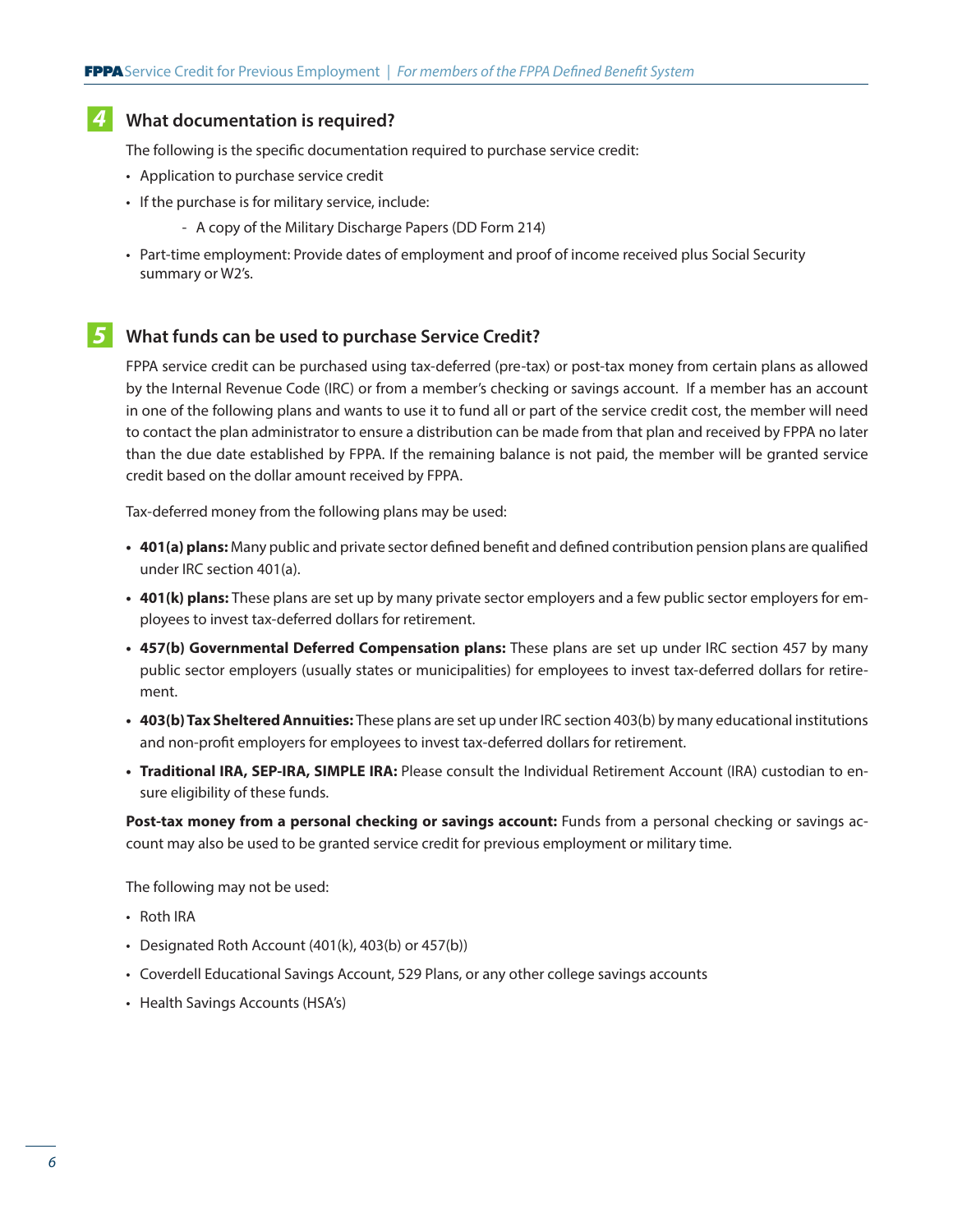# **What is the application process?** *6*

- Login to your Member Account Portal. (Available once FPPA receives your first payroll contribution.)
- Locate the Service Credit Purchase Application, located under the Member Accounts Tab
	- If this is your first purchase, you will need to purchase the time with your current employer using your SWH-MP account first
	- If you have already completed a purchase using your SWH-MP transfer account, you can complete another purchase using other funds (457(b), IRA, 401(k), etc) and/or purchase time with another previous employer.
- Complete the online application
- Application is submitted to FPPA Staff for processing
- Once your application has been approved;
	- FPPA staff will request the funds if you are using a FPPA Fidelity account for the purchase (SWH-MP, FPPA 457, SWMP)
	- FPPA will email a Cost Approval Letter to your email address on file. This letter details the cost of your purchase and provides direction to your financial institution to have the funds transferred to FPPA. You must request the funds, FPPA Staff cannot request the funds on your behalf. Funds must be received within 60 days from your purchase date.
- Once the funds are received by FPPA the funds and service credits purchased will be credited to your account.
- FPPA will email a Confirmation letter providing details of the transaction.

This brochure is for informational purposes only and provides plan language information about FPPA's Granting of Service Credit for Previous Employment. More specific information can be found in the Colorado Revised Statutes, the FPPA Rules & Regulations, the Statewide Hybrid Plan Rules & Regulations, and the Colorado Springs New Hire Pension Plan Rules & Regulations. Those documents can be found at FPPAco.org or copies can be obtained by contacting FPPA.